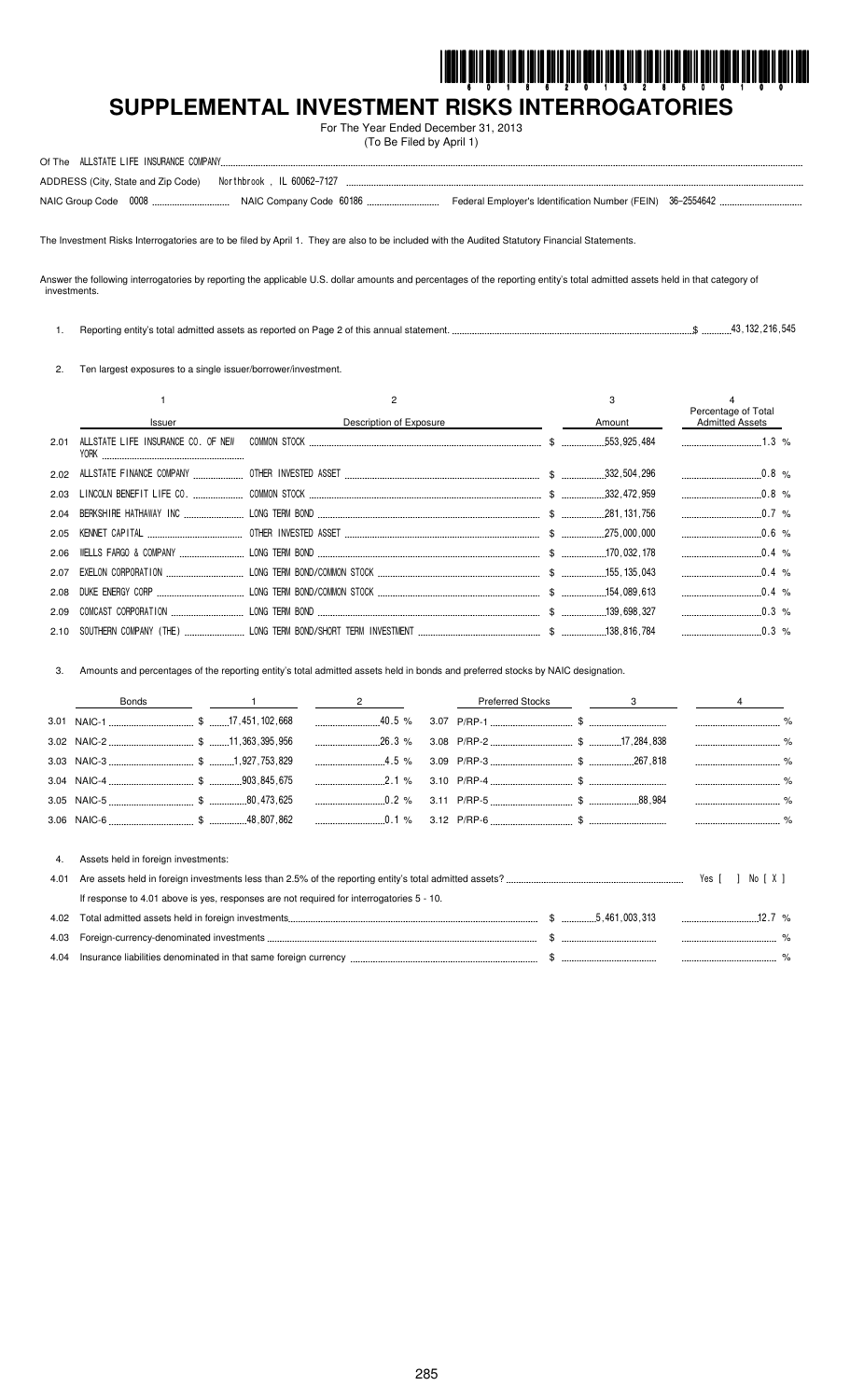5. Aggregate foreign investment exposure categorized by NAIC sovereign designation:

|              |                                                                                                                  |                  | $\mathbf{1}$ | $2^{\circ}$                                                                                                                                                                                                                                                                                                           |
|--------------|------------------------------------------------------------------------------------------------------------------|------------------|--------------|-----------------------------------------------------------------------------------------------------------------------------------------------------------------------------------------------------------------------------------------------------------------------------------------------------------------------|
| 5.01         |                                                                                                                  |                  |              | 10.5 %                                                                                                                                                                                                                                                                                                                |
| 5.02         |                                                                                                                  |                  |              | 1.9 %                                                                                                                                                                                                                                                                                                                 |
| 5.03         |                                                                                                                  |                  |              |                                                                                                                                                                                                                                                                                                                       |
| 6.           | Largest foreign investment exposures by country, categorized by the country's NAIC sovereign designation:        |                  |              |                                                                                                                                                                                                                                                                                                                       |
|              |                                                                                                                  |                  |              | $2 \left( \frac{1}{2} \right)$                                                                                                                                                                                                                                                                                        |
|              | Countries designated NAIC - 1:                                                                                   |                  |              |                                                                                                                                                                                                                                                                                                                       |
| 6.01         |                                                                                                                  |                  |              |                                                                                                                                                                                                                                                                                                                       |
| 6.02         |                                                                                                                  |                  |              |                                                                                                                                                                                                                                                                                                                       |
|              | Countries designated NAIC - 2:                                                                                   |                  |              |                                                                                                                                                                                                                                                                                                                       |
| 6.03         |                                                                                                                  |                  |              | $\frac{1}{2}$ .0.6 %                                                                                                                                                                                                                                                                                                  |
| 6.04         |                                                                                                                  |                  |              |                                                                                                                                                                                                                                                                                                                       |
|              | Countries designated NAIC - 3 or below:                                                                          |                  |              |                                                                                                                                                                                                                                                                                                                       |
| 6.05         |                                                                                                                  |                  |              |                                                                                                                                                                                                                                                                                                                       |
| 6.06         |                                                                                                                  |                  |              |                                                                                                                                                                                                                                                                                                                       |
|              |                                                                                                                  |                  |              |                                                                                                                                                                                                                                                                                                                       |
|              |                                                                                                                  |                  |              | $\overline{0.4}$ %                                                                                                                                                                                                                                                                                                    |
| 7.           |                                                                                                                  |                  |              |                                                                                                                                                                                                                                                                                                                       |
| 8.           | Aggregate unhedged foreign currency exposure categorized by NAIC sovereign designation:                          |                  |              |                                                                                                                                                                                                                                                                                                                       |
|              |                                                                                                                  |                  |              |                                                                                                                                                                                                                                                                                                                       |
|              |                                                                                                                  |                  |              | $0.4\%$                                                                                                                                                                                                                                                                                                               |
| 8.01<br>8.02 |                                                                                                                  |                  |              |                                                                                                                                                                                                                                                                                                                       |
| 8.03         |                                                                                                                  |                  |              | $\ldots$ 0.1 %                                                                                                                                                                                                                                                                                                        |
|              |                                                                                                                  |                  |              |                                                                                                                                                                                                                                                                                                                       |
| 9.           | Largest unhedged foreign currency exposures by country, categorized by the country's NAIC sovereign designation: |                  |              |                                                                                                                                                                                                                                                                                                                       |
|              |                                                                                                                  |                  |              | $2 \left( \frac{1}{2} \right)$                                                                                                                                                                                                                                                                                        |
|              | Countries designated NAIC - 1:                                                                                   |                  |              |                                                                                                                                                                                                                                                                                                                       |
| 9.01         |                                                                                                                  |                  |              | $\begin{array}{ccc}\n&\quad \text{} & \quad \text{} \\ &\quad \text{} & \quad \text{} \\ &\quad \text{} & \quad \text{} \\ &\quad \text{} & \quad \text{}\n\end{array}$                                                                                                                                               |
| 9.02         | Countries designated NAIC - 2:                                                                                   |                  |              |                                                                                                                                                                                                                                                                                                                       |
| 9.03         |                                                                                                                  |                  |              |                                                                                                                                                                                                                                                                                                                       |
| 9.04         |                                                                                                                  |                  |              |                                                                                                                                                                                                                                                                                                                       |
|              | Countries designated NAIC - 3 or below:                                                                          |                  |              |                                                                                                                                                                                                                                                                                                                       |
| 9.05         |                                                                                                                  |                  |              |                                                                                                                                                                                                                                                                                                                       |
| 9.06         |                                                                                                                  |                  |              |                                                                                                                                                                                                                                                                                                                       |
| 10.          | Ten largest non-sovereign (i.e. non-governmental) foreign issues:                                                |                  |              |                                                                                                                                                                                                                                                                                                                       |
|              | $\mathbf{1}$                                                                                                     | $\overline{2}$   | 3            | 4                                                                                                                                                                                                                                                                                                                     |
|              | Issuer                                                                                                           | NAIC Designation |              |                                                                                                                                                                                                                                                                                                                       |
|              |                                                                                                                  |                  |              |                                                                                                                                                                                                                                                                                                                       |
|              |                                                                                                                  |                  |              |                                                                                                                                                                                                                                                                                                                       |
|              |                                                                                                                  |                  |              | $\begin{array}{ccc}\n& 0.2 & \n% \n\\ \n& 0.2 & \n% \n\\ \n& 0.2 & \n% \n\\ \n& 0.2 & \n% \n\\ \n& 0.2 & \n% \n\\ \n& 0.2 & \n% \n\\ \n& 0.2 & \n% \n\\ \n& 0.2 & \n% \n\\ \n& 0.2 & \n% \n\\ \n& 0.2 & \n% \n\\ \n& 0.2 & \n% \n\\ \n& 0.2 & \n% \n\\ \n& 0.2 & \n% \n\\ \n& 0.2 & \n% \n\\ \n& 0.2 & \n% \n\\ \n& $ |
|              |                                                                                                                  |                  |              | $\begin{array}{ccc}\n& 0.2 & \n% \n\\ \n& 0.2 & \n% \n\\ \n& 0.2 & \n% \n\\ \n& 0.2 & \n% \n\\ \n& 0.2 & \n% \n\\ \n& 0.2 & \n% \n\\ \n& 0.2 & \n% \n\\ \n& 0.2 & \n% \n\\ \n& 0.2 & \n% \n\\ \n& 0.2 & \n% \n\\ \n& 0.2 & \n% \n\\ \n& 0.2 & \n% \n\\ \n& 0.2 & \n% \n\\ \n& 0.2 & \n% \n\\ \n& 0.2 & \n% \n\\ \n& $ |
|              |                                                                                                                  |                  |              |                                                                                                                                                                                                                                                                                                                       |
|              |                                                                                                                  |                  |              |                                                                                                                                                                                                                                                                                                                       |
| 10.07        |                                                                                                                  |                  |              | $\ldots$ 0.1 %                                                                                                                                                                                                                                                                                                        |
|              |                                                                                                                  |                  |              |                                                                                                                                                                                                                                                                                                                       |
|              |                                                                                                                  |                  |              | $0.1 \%$                                                                                                                                                                                                                                                                                                              |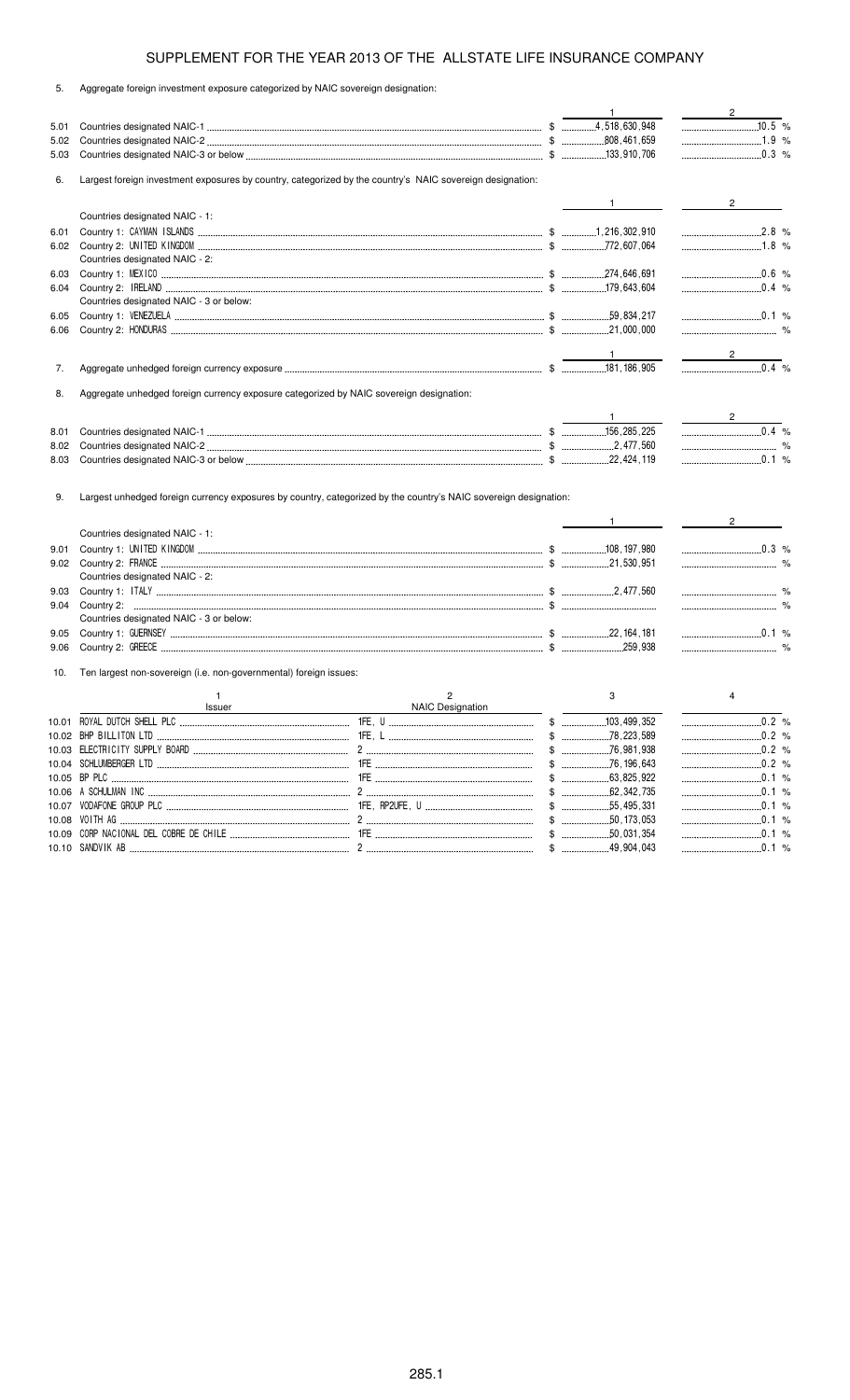| 11.   | Amounts and percentages of the reporting entity's total admitted assets held in Canadian investments and unhedged Canadian currency exposure:     |                      |                                                           |
|-------|---------------------------------------------------------------------------------------------------------------------------------------------------|----------------------|-----------------------------------------------------------|
|       |                                                                                                                                                   |                      |                                                           |
|       | If response to 11.01 is yes, detail is not required for the remainder of interrogatory 11.                                                        |                      |                                                           |
|       |                                                                                                                                                   |                      |                                                           |
|       |                                                                                                                                                   |                      | $2.\overline{7}$ %                                        |
|       |                                                                                                                                                   |                      |                                                           |
|       |                                                                                                                                                   |                      |                                                           |
|       |                                                                                                                                                   |                      |                                                           |
| 12.   | Report aggregate amounts and percentages of the reporting entity's total admitted assets held in investments with contractual sales restrictions: |                      |                                                           |
| 12.01 |                                                                                                                                                   |                      |                                                           |
|       | If response to 12.01 is yes, responses are not required for the remainder of Interrogatory 12.                                                    |                      |                                                           |
|       | <u> 1989 - Johann Barn, amerikansk politiker (</u>                                                                                                | $\frac{2}{\sqrt{2}}$ | $\mathcal{L}^{\text{max}}$ and $\mathcal{L}^{\text{max}}$ |
|       | Largest three investments with contractual sales restrictions:                                                                                    |                      |                                                           |
|       |                                                                                                                                                   |                      | $\ldots$ 0.1 %                                            |
|       |                                                                                                                                                   |                      | $\frac{1}{2}$ 0.1 %                                       |
|       | 12.05 HIGHSTAR CAPITAL IV (12.05 HIGHSTAR CAPITAL IV (1.05)                                                                                       |                      |                                                           |
| 13.   | Amounts and percentages of admitted assets held in the ten largest equity interests:                                                              |                      |                                                           |
|       |                                                                                                                                                   |                      | Yes [ ] No [ X ]                                          |
|       | If response to 13.01 above is yes, responses are not required for the remainder of Interrogatory 13.                                              |                      |                                                           |
|       | Issuer                                                                                                                                            | $\overline{2}$       | 3                                                         |
|       |                                                                                                                                                   |                      | $1.3\%$                                                   |
|       |                                                                                                                                                   |                      | $\ldots$ 0.8 %                                            |
|       |                                                                                                                                                   |                      | $\ldots$ 0.8 %                                            |
|       |                                                                                                                                                   |                      | $\ldots$ 0.3 %                                            |
|       |                                                                                                                                                   |                      | $\ldots$ 0.1 %                                            |
|       |                                                                                                                                                   |                      |                                                           |
|       |                                                                                                                                                   |                      | $\ldots$ 0.1 %                                            |
|       |                                                                                                                                                   |                      |                                                           |

 %

%

13.10 "!" \$ #

13.11 !! ( \$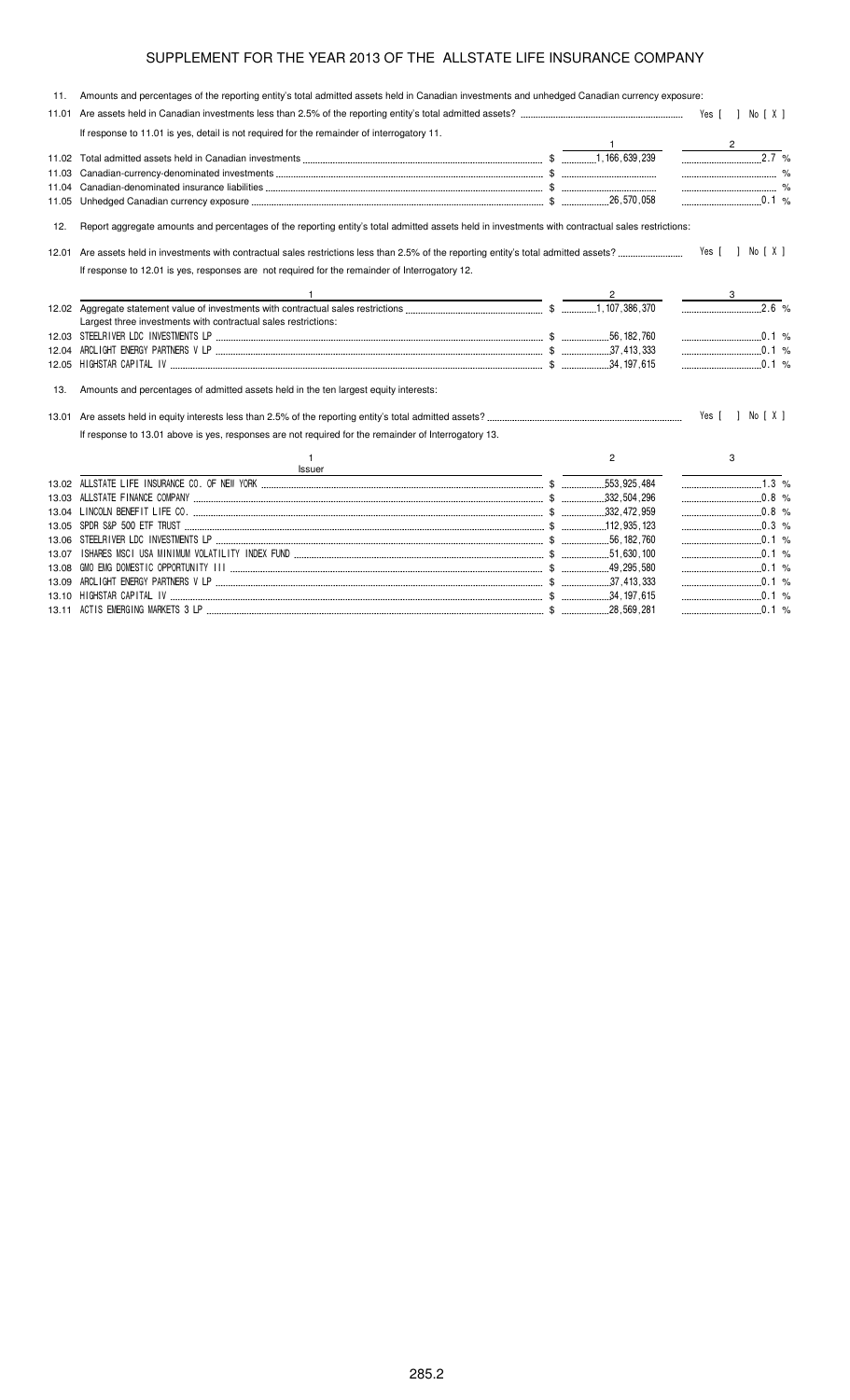14. Amounts and percentages of the reporting entity's total admitted assets held in nonaffiliated, privately placed equities:

14.01 Are assets held in nonaffiliated, privately placed equities less than 2.5% of the reporting entity's total admitted assets? - 

If response to 14.01 above is yes, responses are not required for the remainder of Interrogatory 14.

16.10 Commercial

16.11 Commercial

| $\frac{3.0}{8}$<br>Largest three investments held in nonaffiliated, privately placed equities:<br>0.1 %<br>$\ldots$ 0.1 %<br>14.04<br>$\ldots$ 0.1 %<br>14.05<br>Amounts and percentages of the reporting entity's total admitted assets held in general partnership interests:<br>15.<br>Yes [ X ] No [<br>If response to 15.01 above is yes, responses are not required for the remainder of Interrogatory 15.<br>Largest three investments in general partnership interests:<br>15.03<br>15.04<br>15.05<br>Amounts and percentages of the reporting entity's total admitted assets held in mortgage loans:<br>16. |  |
|----------------------------------------------------------------------------------------------------------------------------------------------------------------------------------------------------------------------------------------------------------------------------------------------------------------------------------------------------------------------------------------------------------------------------------------------------------------------------------------------------------------------------------------------------------------------------------------------------------------------|--|
|                                                                                                                                                                                                                                                                                                                                                                                                                                                                                                                                                                                                                      |  |
|                                                                                                                                                                                                                                                                                                                                                                                                                                                                                                                                                                                                                      |  |
|                                                                                                                                                                                                                                                                                                                                                                                                                                                                                                                                                                                                                      |  |
|                                                                                                                                                                                                                                                                                                                                                                                                                                                                                                                                                                                                                      |  |
|                                                                                                                                                                                                                                                                                                                                                                                                                                                                                                                                                                                                                      |  |
|                                                                                                                                                                                                                                                                                                                                                                                                                                                                                                                                                                                                                      |  |
|                                                                                                                                                                                                                                                                                                                                                                                                                                                                                                                                                                                                                      |  |
|                                                                                                                                                                                                                                                                                                                                                                                                                                                                                                                                                                                                                      |  |
|                                                                                                                                                                                                                                                                                                                                                                                                                                                                                                                                                                                                                      |  |
|                                                                                                                                                                                                                                                                                                                                                                                                                                                                                                                                                                                                                      |  |
|                                                                                                                                                                                                                                                                                                                                                                                                                                                                                                                                                                                                                      |  |
|                                                                                                                                                                                                                                                                                                                                                                                                                                                                                                                                                                                                                      |  |
|                                                                                                                                                                                                                                                                                                                                                                                                                                                                                                                                                                                                                      |  |
| If response to 16.01 above is yes, responses are not required for the remainder of Interrogatory 16 and Interrogatory 17.                                                                                                                                                                                                                                                                                                                                                                                                                                                                                            |  |
| 2<br>3                                                                                                                                                                                                                                                                                                                                                                                                                                                                                                                                                                                                               |  |
| Type (Residential, Commercial, Agricultural)                                                                                                                                                                                                                                                                                                                                                                                                                                                                                                                                                                         |  |
| 16.02                                                                                                                                                                                                                                                                                                                                                                                                                                                                                                                                                                                                                |  |
| 16.03                                                                                                                                                                                                                                                                                                                                                                                                                                                                                                                                                                                                                |  |
| $\frac{1}{2}$ 0.2 %<br>16.04                                                                                                                                                                                                                                                                                                                                                                                                                                                                                                                                                                                         |  |
| 16.05                                                                                                                                                                                                                                                                                                                                                                                                                                                                                                                                                                                                                |  |
| $\ldots$ 0.1 %<br>16.06                                                                                                                                                                                                                                                                                                                                                                                                                                                                                                                                                                                              |  |
| $\ldots$ 0.1 %<br>16.07                                                                                                                                                                                                                                                                                                                                                                                                                                                                                                                                                                                              |  |
| 16.08                                                                                                                                                                                                                                                                                                                                                                                                                                                                                                                                                                                                                |  |
| $\ldots$ 0.1 %                                                                                                                                                                                                                                                                                                                                                                                                                                                                                                                                                                                                       |  |

%&'() \$ 

%&'() \$ 

%

 $0.1 %$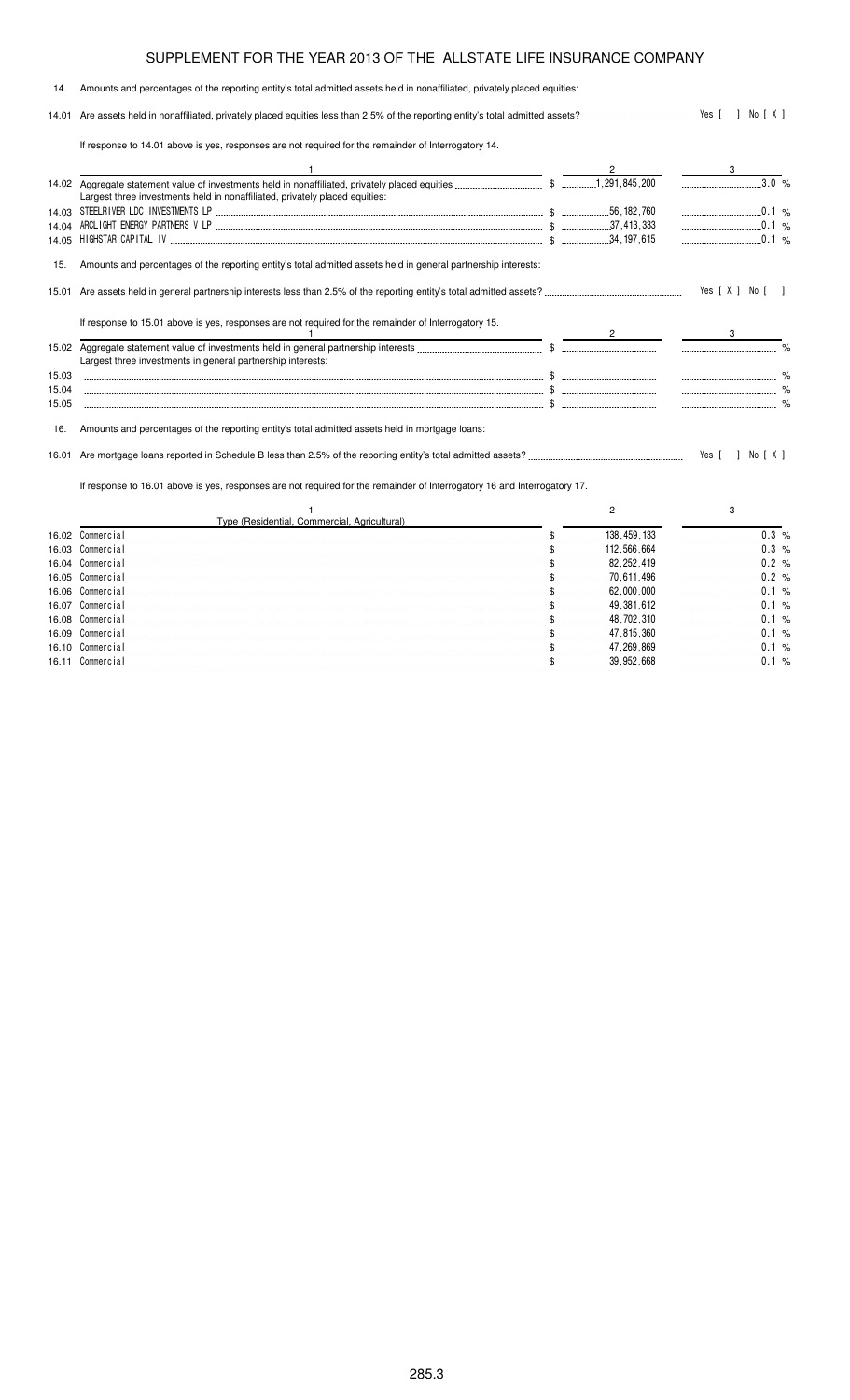Amount and percentage of the reporting entity's total admitted assets held in the following categories of mortgage loans:

|       | Amount and percentage of the reporting entity's total admitted assets held in the following categories of mortgage loans.                                                                                                                                                                                                                                                                                                                                                                                        |                                                                                                                                              |         |                                | Loans            |
|-------|------------------------------------------------------------------------------------------------------------------------------------------------------------------------------------------------------------------------------------------------------------------------------------------------------------------------------------------------------------------------------------------------------------------------------------------------------------------------------------------------------------------|----------------------------------------------------------------------------------------------------------------------------------------------|---------|--------------------------------|------------------|
|       |                                                                                                                                                                                                                                                                                                                                                                                                                                                                                                                  |                                                                                                                                              |         |                                |                  |
| 16.13 |                                                                                                                                                                                                                                                                                                                                                                                                                                                                                                                  |                                                                                                                                              |         |                                |                  |
| 16.14 |                                                                                                                                                                                                                                                                                                                                                                                                                                                                                                                  |                                                                                                                                              |         |                                |                  |
| 16.15 |                                                                                                                                                                                                                                                                                                                                                                                                                                                                                                                  |                                                                                                                                              |         |                                |                  |
| 16.16 |                                                                                                                                                                                                                                                                                                                                                                                                                                                                                                                  |                                                                                                                                              |         |                                |                  |
| 17.   | Aggregate mortgage loans having the following loan-to-value ratios as determined from the most current appraisal as of the annual statement date:                                                                                                                                                                                                                                                                                                                                                                |                                                                                                                                              |         |                                |                  |
|       | Residential                                                                                                                                                                                                                                                                                                                                                                                                                                                                                                      | Commercial                                                                                                                                   |         |                                | Agricultural     |
|       | Loan to Value<br>$\mathbf{2}$<br>$\overline{\phantom{0}}$ $\overline{\phantom{0}}$ $\overline{\phantom{0}}$ $\overline{\phantom{0}}$ $\overline{\phantom{0}}$ $\overline{\phantom{0}}$ $\overline{\phantom{0}}$ $\overline{\phantom{0}}$ $\overline{\phantom{0}}$ $\overline{\phantom{0}}$ $\overline{\phantom{0}}$ $\overline{\phantom{0}}$ $\overline{\phantom{0}}$ $\overline{\phantom{0}}$ $\overline{\phantom{0}}$ $\overline{\phantom{0}}$ $\overline{\phantom{0}}$ $\overline{\phantom{0}}$ $\overline{\$ | 3                                                                                                                                            |         | 5                              | 6                |
|       |                                                                                                                                                                                                                                                                                                                                                                                                                                                                                                                  | $$$ 288.402.475                                                                                                                              | 0.7 %   |                                |                  |
|       |                                                                                                                                                                                                                                                                                                                                                                                                                                                                                                                  | $$$ 55,832,524                                                                                                                               | 0.1 %   |                                |                  |
|       |                                                                                                                                                                                                                                                                                                                                                                                                                                                                                                                  | $$$ 162, 356, 723                                                                                                                            | 0.4 %   |                                |                  |
|       |                                                                                                                                                                                                                                                                                                                                                                                                                                                                                                                  | $$$ 904, 279, 523                                                                                                                            | 2.1 %   |                                |                  |
|       |                                                                                                                                                                                                                                                                                                                                                                                                                                                                                                                  | \$3,516,729,905                                                                                                                              | $8.2\%$ |                                |                  |
|       |                                                                                                                                                                                                                                                                                                                                                                                                                                                                                                                  |                                                                                                                                              |         |                                |                  |
| 18.   | Amounts and percentages of the reporting entity's total admitted assets held in each of the five largest investments in real estate:                                                                                                                                                                                                                                                                                                                                                                             |                                                                                                                                              |         |                                |                  |
|       |                                                                                                                                                                                                                                                                                                                                                                                                                                                                                                                  |                                                                                                                                              |         |                                |                  |
| 18.01 |                                                                                                                                                                                                                                                                                                                                                                                                                                                                                                                  |                                                                                                                                              |         |                                | Yes [ X ] No [ ] |
|       |                                                                                                                                                                                                                                                                                                                                                                                                                                                                                                                  |                                                                                                                                              |         |                                |                  |
|       | If response to 18.01 above is yes, responses are not required for the remainder of Interrogatory 18.                                                                                                                                                                                                                                                                                                                                                                                                             |                                                                                                                                              |         |                                |                  |
|       | Largest five investments in any one parcel or group of contiguous parcels of real estate.                                                                                                                                                                                                                                                                                                                                                                                                                        |                                                                                                                                              |         |                                |                  |
|       | Description                                                                                                                                                                                                                                                                                                                                                                                                                                                                                                      |                                                                                                                                              |         |                                |                  |
|       |                                                                                                                                                                                                                                                                                                                                                                                                                                                                                                                  | $\overline{1}$ , and $\overline{1}$ , and $\overline{1}$ , and $\overline{1}$ , and $\overline{1}$ , and $\overline{1}$ , and $\overline{1}$ |         | $2 \left( \frac{1}{2} \right)$ | 3                |
| 18.02 |                                                                                                                                                                                                                                                                                                                                                                                                                                                                                                                  |                                                                                                                                              |         |                                |                  |
| 18.03 |                                                                                                                                                                                                                                                                                                                                                                                                                                                                                                                  |                                                                                                                                              |         |                                |                  |
| 18.04 |                                                                                                                                                                                                                                                                                                                                                                                                                                                                                                                  |                                                                                                                                              |         |                                |                  |
| 18.05 |                                                                                                                                                                                                                                                                                                                                                                                                                                                                                                                  |                                                                                                                                              |         |                                |                  |
| 18.06 |                                                                                                                                                                                                                                                                                                                                                                                                                                                                                                                  |                                                                                                                                              |         |                                |                  |
|       |                                                                                                                                                                                                                                                                                                                                                                                                                                                                                                                  |                                                                                                                                              |         |                                |                  |
| 19.   | Report aggregate amounts and percentages of the reporting entity's total admitted assets held in investments held in mezzanine real estate loans:                                                                                                                                                                                                                                                                                                                                                                |                                                                                                                                              |         |                                |                  |
|       |                                                                                                                                                                                                                                                                                                                                                                                                                                                                                                                  |                                                                                                                                              |         |                                |                  |
|       |                                                                                                                                                                                                                                                                                                                                                                                                                                                                                                                  |                                                                                                                                              |         |                                | Yes [ X ] No [ ] |
|       |                                                                                                                                                                                                                                                                                                                                                                                                                                                                                                                  |                                                                                                                                              |         |                                |                  |
|       | If response to 19.01 is yes, responses are not required for the remainder of Interrogatory 19.                                                                                                                                                                                                                                                                                                                                                                                                                   |                                                                                                                                              |         |                                |                  |
|       |                                                                                                                                                                                                                                                                                                                                                                                                                                                                                                                  |                                                                                                                                              |         |                                |                  |
|       |                                                                                                                                                                                                                                                                                                                                                                                                                                                                                                                  |                                                                                                                                              |         |                                |                  |
|       | Largest three investments held in mezzanine real estate loans:                                                                                                                                                                                                                                                                                                                                                                                                                                                   |                                                                                                                                              |         |                                |                  |
| 19.03 |                                                                                                                                                                                                                                                                                                                                                                                                                                                                                                                  |                                                                                                                                              |         |                                |                  |
| 19.04 |                                                                                                                                                                                                                                                                                                                                                                                                                                                                                                                  |                                                                                                                                              |         |                                |                  |
| 19.05 |                                                                                                                                                                                                                                                                                                                                                                                                                                                                                                                  |                                                                                                                                              |         |                                |                  |
|       |                                                                                                                                                                                                                                                                                                                                                                                                                                                                                                                  |                                                                                                                                              |         |                                |                  |